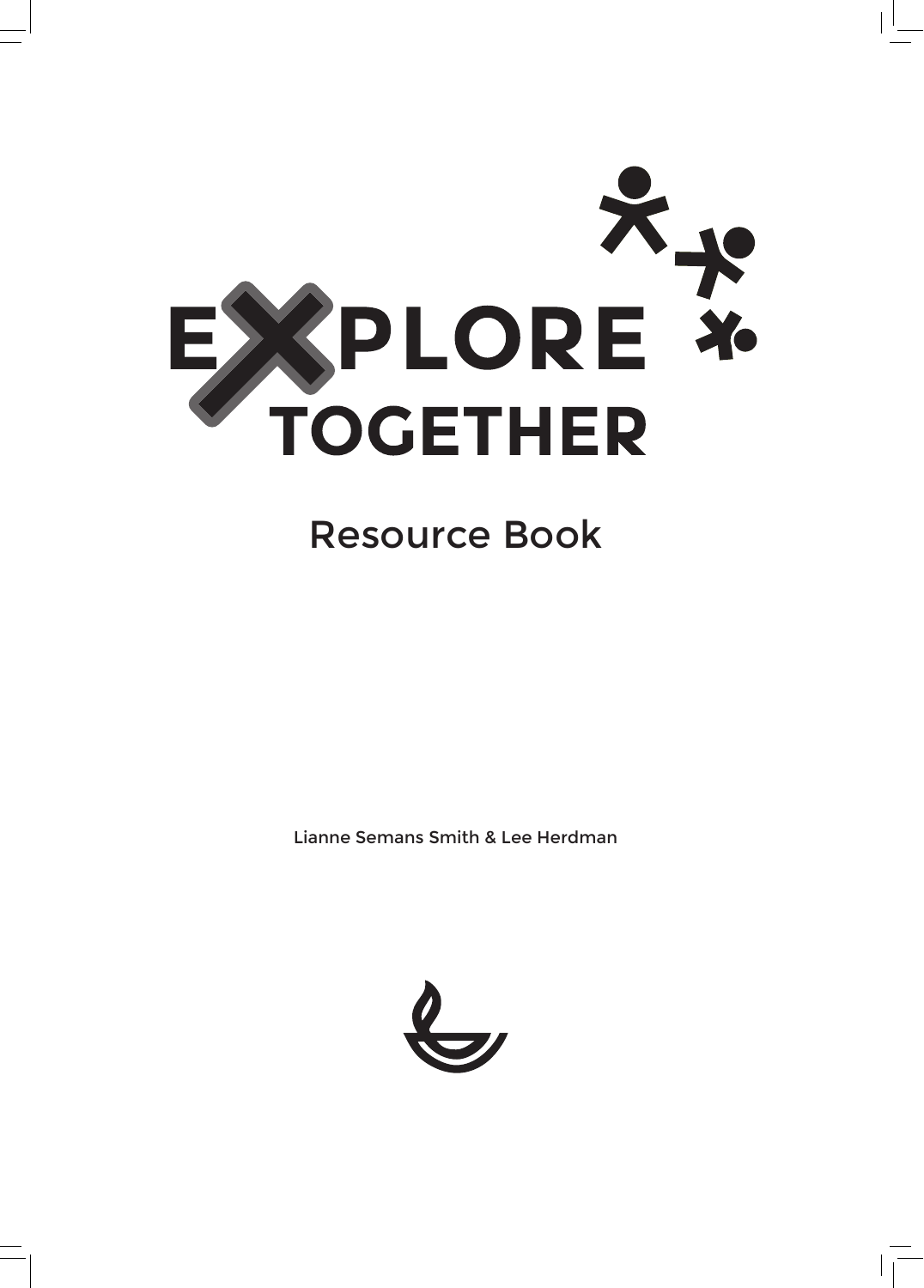Copyright © Scripture Union First published 2015 ISBN 978 1 78506 027 4

All rights reserved. No part of this publication may be reproduced, stored in a retrieval system, or transmitted in any form or by any means, electronic, mechanical, photocopying, recording or otherwise, without the prior permission of Scripture Union.

Scripture quotations are taken from the HOLY BIBLE, NEW INTERNATIONAL VERSION, © 2011 by Biblica, formerly International Bible Society. Used by permission of Hodder & Stoughton, a division of Hodder Headline Ltd. All rights reserved.

The right of Lianne Semans Smith and Lee Herdman to be identified as authors of this work has been asserted by them in accordance with the Copyright, Designs and Patents Act 1988.

British Library Cataloguing-in-Publication Data: a catalogue record of this book is available from the British Library.

Printed in Malta by Melita Press.

Cover design and internal layout by Jake Howe.

Scripture Union is an international Christian charity working with churches in more than 130 countries.

Thank you for purchasing this resource. Any profits from this book support SU in England and Wales to bring the good news of Jesus Christ to children, young people and families and to enable them to meet God through the Bible and prayer.

Find out more about our work and how you can get involved at: www.scriptureunion.org.uk (England and Wales) www.suscotland.org.uk (Scotland) www.suni.co.uk (Northern Ireland) www.scriptureunion.org (USA) www.su.org.au (Australia)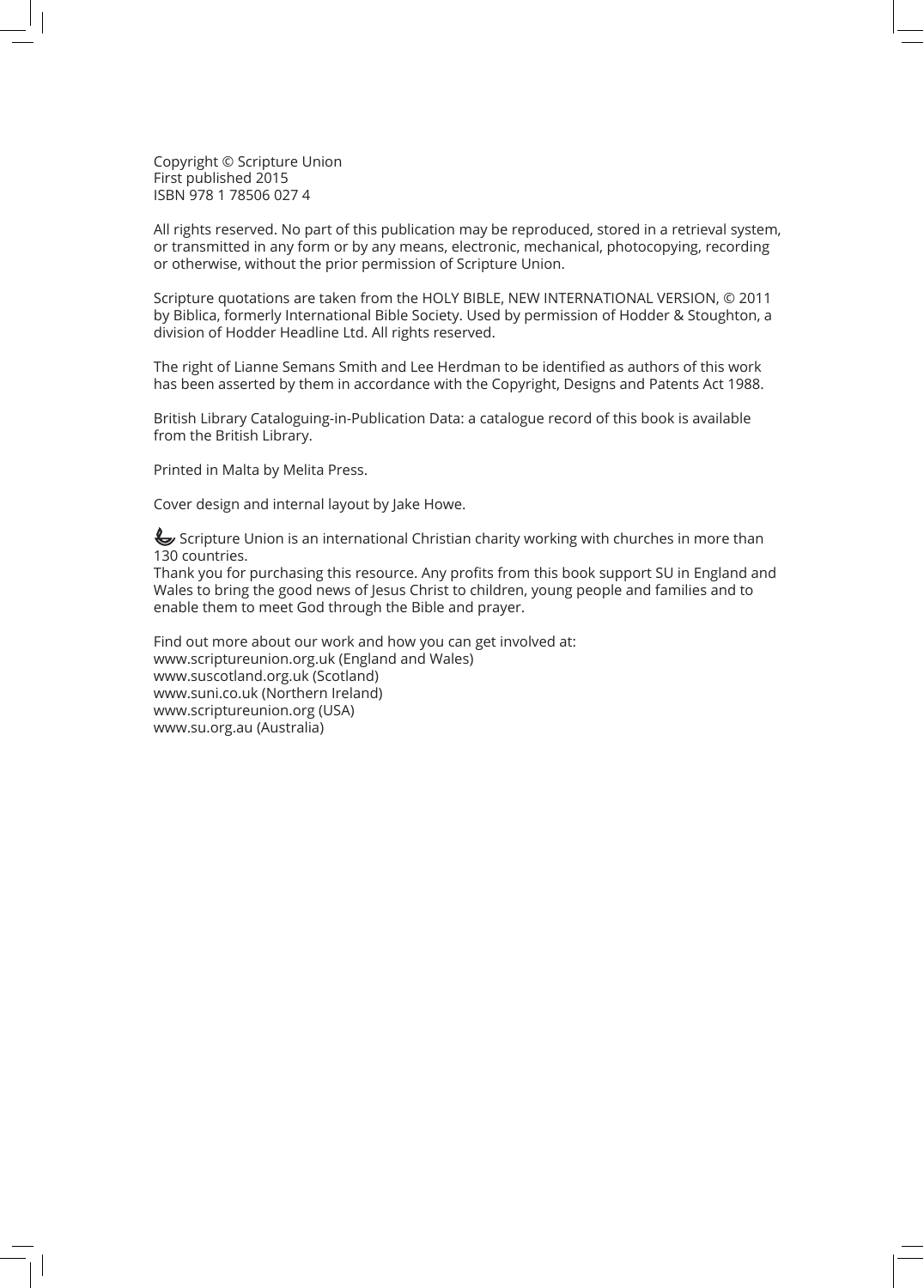

# Contents

|            | <b>How to Explore Together</b>    |                                 | 4  |
|------------|-----------------------------------|---------------------------------|----|
| Session 1  | <b>Salt and light</b>             | Matthew 5:13-16                 | 6  |
| Session 2  | <b>Worry</b>                      | Matthew 6:25-34                 | 8  |
| Session 3  | <b>Jesus calms the storm</b>      | Mark 4:35-41                    | 10 |
| Session 4  | The birth of Jesus                | Luke 1:26-38; 2:1-21            | 12 |
| Session 5  | <b>Simeon and Anna</b>            | Luke 2:21-38                    | 14 |
| Session 6  | The great feast                   | Luke 14:15-24                   | 16 |
| Session 7  | <b>Easter</b>                     | Luke 24:1-12                    | 18 |
| Session 8  | <b>Jesus and Nicodemus</b>        | John 3:1-21                     | 20 |
| Session 9  | <b>Pentecost!</b>                 | Acts 2                          | 22 |
| Session 10 | In all you say or do              | Acts 18:1-3; Colossians 3:12-17 | 24 |
| Session 11 | Josiah                            | 2 Kings 22:1-13                 | 26 |
| Session 12 | <b>God the Creator</b>            | Psalm 104                       | 28 |
|            | <b>Frequently asked questions</b> |                                 | 30 |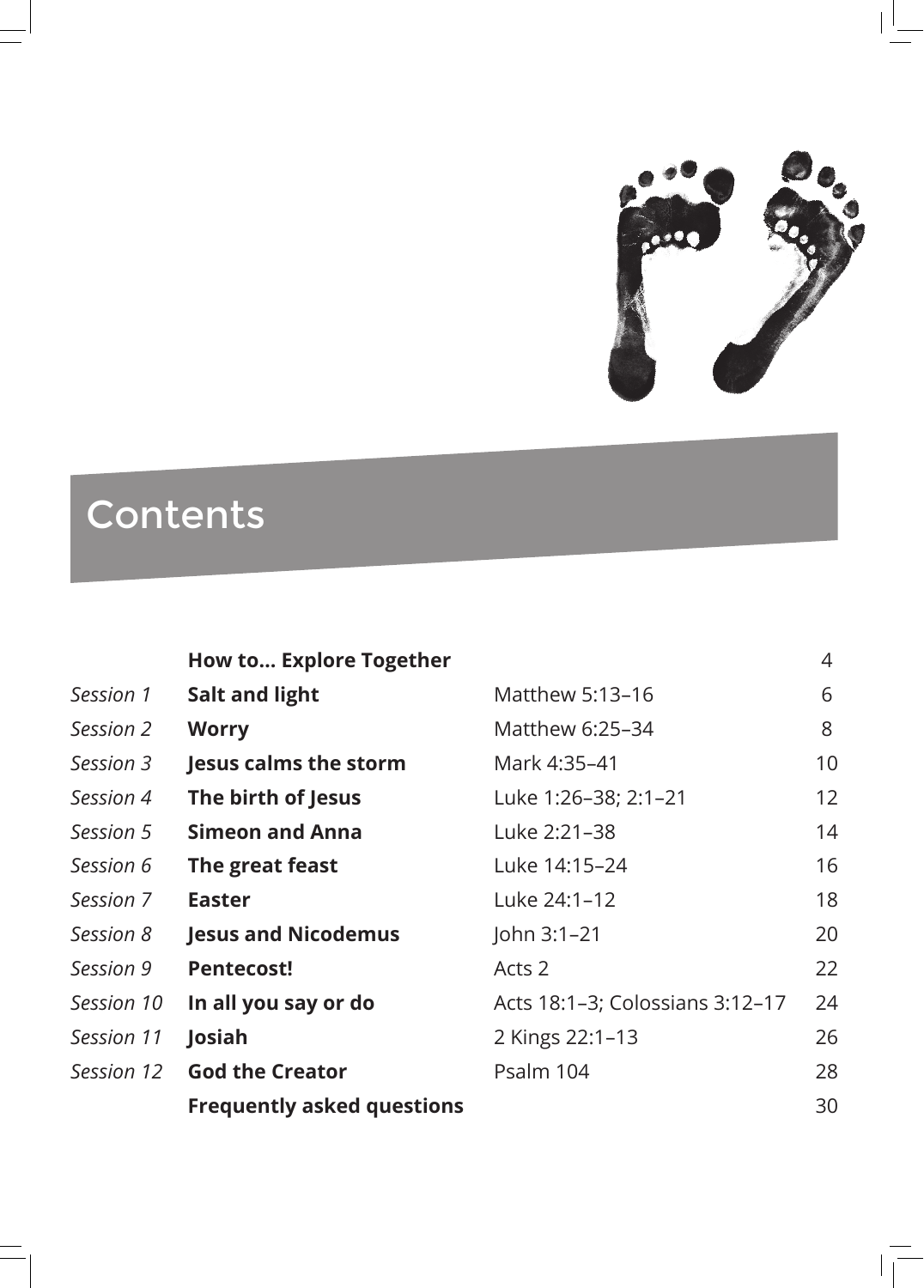## How to… Explore Together

Within our faith communities there is a rich diversity of God's people all at different stages in their faith development and spiritual experience, and all with different learning needs and preferences. We are a beautiful collection of artists, scholars, reflectors, dancers, data collectors, fact finders, readers, sculptors, writers, musicians, actors, talkers and listeners.

Explore Together places the Bible at the centre of this diversity. It is a new and practical tool for helping people to explore God's Word and hear his voice in a way that embraces their natural preferences. It encourages the community to come together to share their thoughts, questions and revelations with each other. Any and all are welcome and there are no barriers to participation.

At the heart of Explore Together is a desire to see people hear from God and learn more of his love for them. It works with big groups, small groups, mixed-age groups, single-age groups, older people, young people, children, families, house groups, church congregations, youth groups, school groups… in fact, Explore Together can be used in any environment with any group dynamic. It is grounded in years of research and tried and tested in a multitude of contexts.

We're so pleased that you've chosen to buy this resource book. It is designed to equip you and your community as you adventure, journey and grow with God. On this page and the next we have a few suggestions on how to get the most out of the 12 sessions in this resource and how to use the accompanying resources on the Explore Together website (www.exploretogether.org).

## **Lianne Semans Smith Lee Herdman**

## **The six steps**

There are six essential steps to an Explore Together session, each of which can be tailored to slot into any existing structure and space:

- **1 Prepare**
- **2 Presenting the Bible**
- **3 Pray**
- **4 Explore**
- **5 Share**
- **6 Giving thanks**

These steps are explained in detail in each session outline.

Step 4 provides an opportunity for people to engage with God's Word using the Explore Together questions and the six Explore Together zones. Each zone has been carefully designed to cater for particular learning needs and preferences:



Colour Zone – for those who learn by seeing



Listening Zone – for those who learn by hearing



Chat Zone – for those who learn by thinking aloud





Busy Zone – for those who learn by doing



Quiet Zone – for those who learn by reflecting

Individuals can choose to spend all of their exploring time in one zone, but may also choose to visit several zones, depending upon their preferences. There is no right or wrong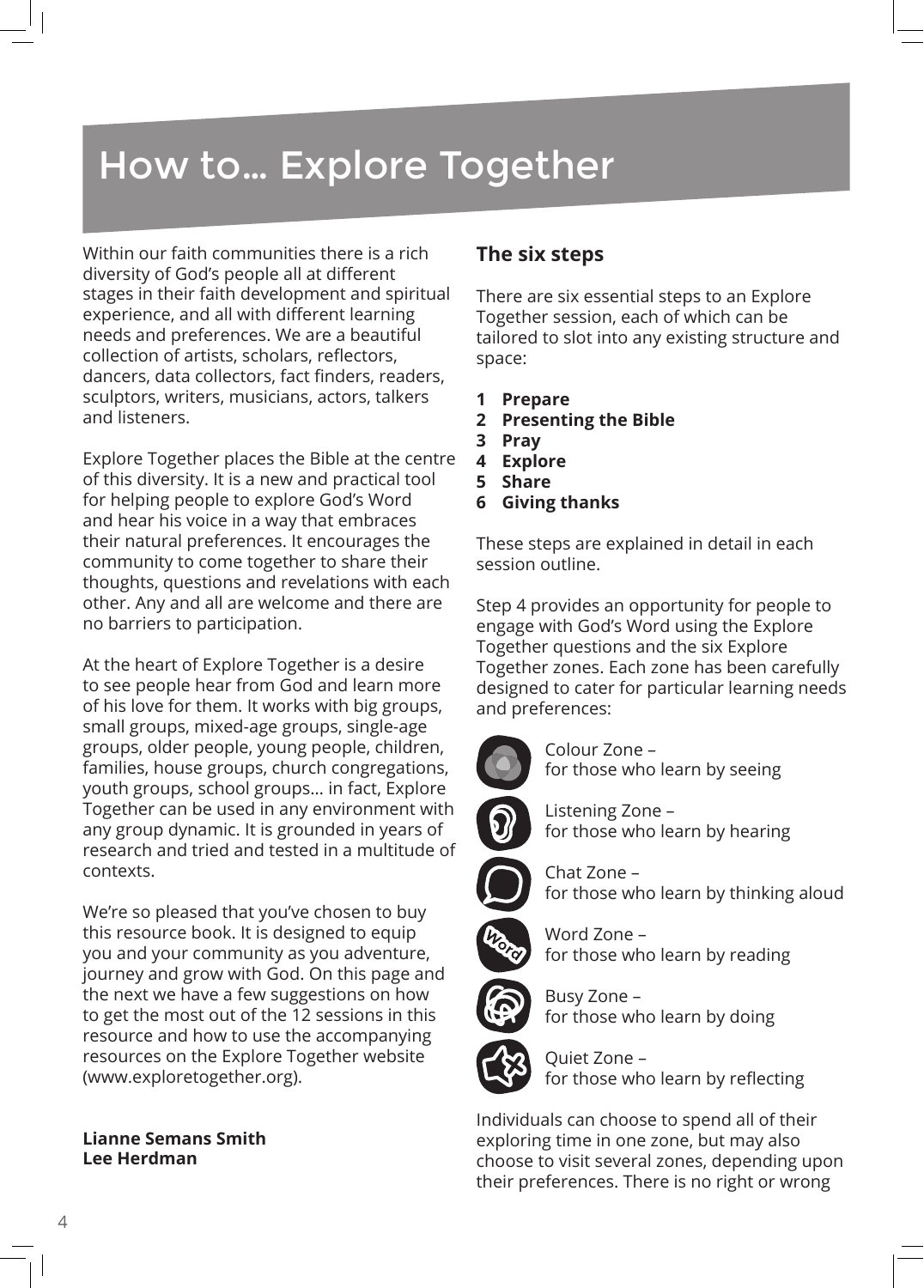amount of time to spend in a zone.

It is quite deliberate that no specific instructions are provided for each zone. Individuals are free to engage however they like with the resources provided in each area as they consider the Explore Together questions for the session.

## **Basic kit**

Although every Explore Together session is different, there are some common elements that are always included. We will refer to these as the 'basic kit' for Explore Together. Before running your first session we advise that you acquire the following items, and top them up as required:

- Explore Together zone signs (available from www.exploretogether.org)
- Explore Together background soundtrack (available from www.exploretogether.org)
- MP3 players (or the means to play downloaded MP3 tracks – eg CDs and CD player)
- plasticine, play dough or clay
- plastic building bricks
- junk modelling items
- pipe cleaners
- pens, pencils and paper
- coloured pencils/pens
- coloured chalk sticks
- pastels/crayons
- glue
- scissors (child-safe)
- masking tape
- white paper
- black paper
- paper of different sorts, sizes and colours
- manuscript paper
- squared paper
- lined paper
- sticky notes
- a selection of Bible commentaries
- a selection of Bibles (different translations)
- children's Bibles and Bible story books, eg *The Big Bible Storybook* (Scripture Union, 2007)
- chairs/cushions/beanbags
- a separate area where people can be quiet

Each session will need a selection of other resources, detailed in Step 1. Many multimedia resources for each session are available for free from www.exploretogether.org/ downloads (using the code from the bottom of page 32).

## **Gathering a team**

Although it is entirely possible to lead an Explore Together session alone, it is much more effective when there is a team of people working together to share the responsibility and to model involvement. Strategically placed active participants will encourage others to participate.

The colour, word and busy zones benefit from having a carefully placed team member present to keep the focus on the questions, to engage in the zone activity and to draw people into the questions without dominating. The chat zone requires an experienced host to keep everyone focused.

For detailed team member role descriptions visit www.exploretogether.org.

## **FAQs**

If you have any further questions, it's likely we've answered them in our FAQ section on pages 30 and 31 at the back of this book. If not, please don't hesitate to get in touch via the Scripture Union website: *www.scriptureunion.org.uk.*

If you'd like to know more about the ideas that underpin Explore Together and hear about our experiences of Explore Together in action please read our companion book:

## **Explore Together: The Journey**

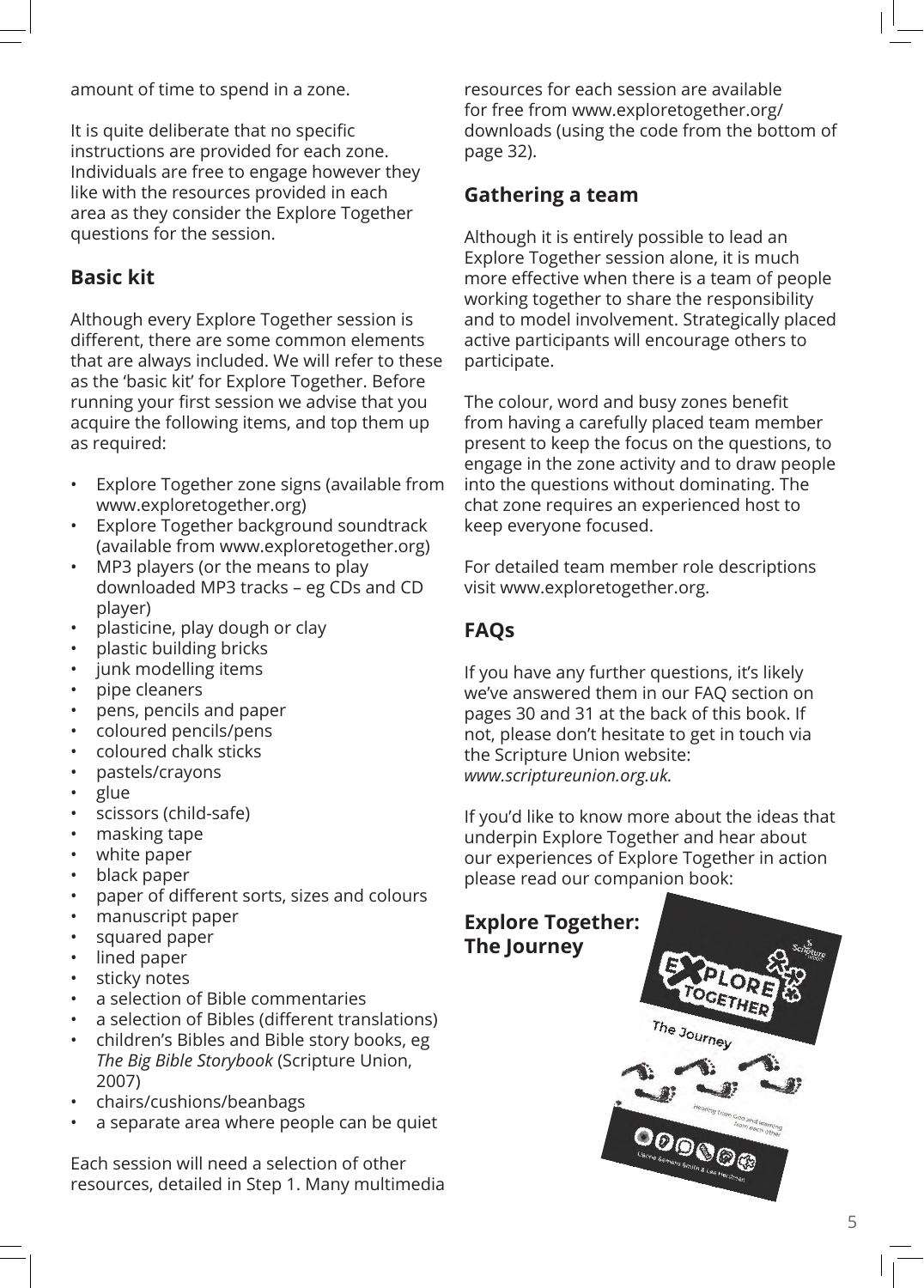# **Salt and light**

*Matthew 5:13–16*

Themes: teaching, distinctive living, holiness, mission, light

The Sermon on the Mount is thought to have been delivered quite early on in Jesus' ministry. It took place on a mountainside in a town called Capernaum. The crowds gathered to hear what Jesus had to say and they were amazed by his teaching.

## **Prepare**

### **Resources required**

- waves sound effect
- 'Salt and light' sound and fabric introductory story
- 'Salt and light' prayer
- 'Light for the whole world' story text (from *The Big Bible Storybook*)
- **Resources requestion**<br> **1** Waves sound<br> **1** 'Salt and light'<br>
11 Salt and light's contract in the starting of the starting of the starting of the starting of the starting of the starting of the starting of the starting of • 'Light for the whole world' audio recording (from *The Big Bible Storybook* audio book)
- 'Salt and light' image collection
- 'Salt and light' word collection
- Matthew 5:13–16 (CEV)
- 'Salt and light' Explore Together questions (PDF and PowerPoint)

All available from www.exploretogether.org/downloads (using the code from the bottom of page 32).

You will also need to gather:

- a large piece of blue fabric
- audio recordings of different translations of Matthew 5:13–16
- salt in shakers
- coloured craft matchsticks
- items from the Explore Together basic kit (see page 5)
- someone to deliver a short sermon on Matthew 5:13–16 (optional)

**Presenting the Bible**<br>
With the community gathered together, begin by sharing Withou<br>
the words from Matthew 5:13-16. Consider carefully followir<br>
which version of the Bible you choose to read from.<br>
<br> **2**<br> **2**<br> **2**<br> **2**<br> With the community gathered together, begin by sharing the words from Matthew 5:13–16. Consider carefully which version of the Bible you choose to read from.

Alternatively or in addition you may choose to use: • 'Salt and light' sound and fabric introductory story Without being tempted to answer them, introduce the following questions to your community for them to consider:

- **• How do Jesus' words affect you today?**
- **• Why does God want you to hear this?**
- **• What is God saying to you?**
- **• What do you want to say to God?**

## **Pray**

**Pray for and with your contractive, responsive, place set aside where p team of people availabl Together session.<br>You may like to use the** Pray for and with your community, asking God to help you hear from him. This time of prayer can be creative, interactive, responsive, meditative or sung. It could also include communion and intercession. Ensure that there is a place set aside where people can go if they feel that they need someone to pray with them specifically. Have a small team of people available to offer prayer if required. Prayer ministry should be available throughout an Explore Together session.

You may like to use the prayer available on the website.